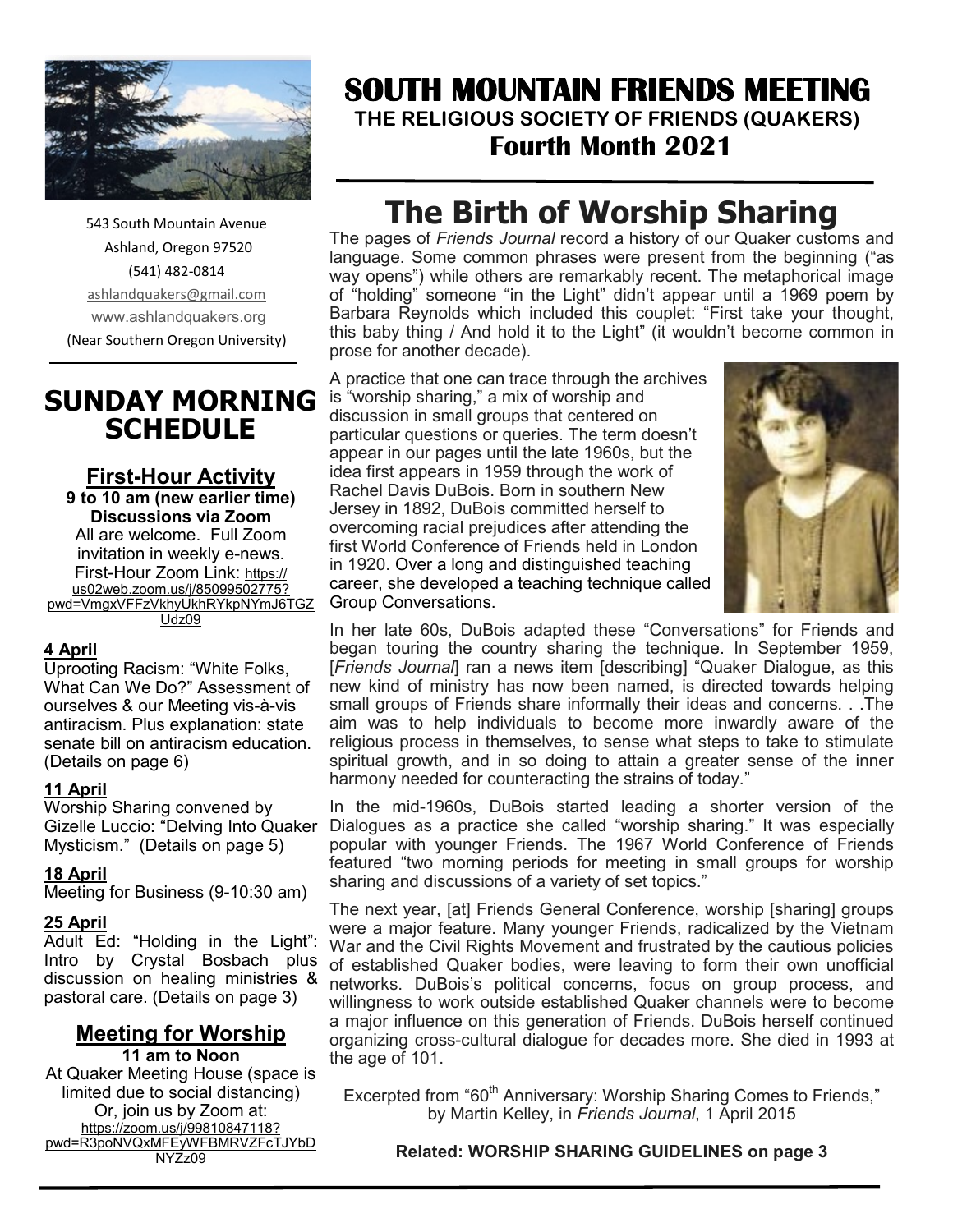## **Advices & Queries & Quotes on Creativity**



**In the way I view the world and my work, creation is a gift and a blessing. It comes from the Life-Giver, so our response as creators is to create something that is life-giving.** 

**—Linda Segar, 1999** 

**ADVICES:** The creative impulse is part of being human, a gift from the Holy Spirit, and a way of finding a deep connection with our Creator.

Friends exercise our creative gifts as spiritual disciplines that require time, focus, patience, trust, love, and openness to the Spirit. We are encouraged to develop and exercise them with awe and gratitude under the leading of that Spirit.

We acknowledge and cherish the creativity found in our meetings.

We remain aware of the spiritual danger of idolizing or belittling artistic gifts or accomplishments, whether our own or others'.

We acknowledge that the searching heart can express itself in many forms. Spirit-led creative activity is a path into the Light, not a distraction from or an obstruction to a centered life. Creativity can be a form of worship and witness, a ministry and a calling, a way of speaking out of the silence. Like other spiritual disciplines, creative expression carries the potential for spiritual transformation.

*QUERIES: Do we exercise our creativity in humility and gratitude to the Creator who makes our work possible?* 

> *Do we recognize creation as a sacred act and creative ability as a gift from God?*

*Do we use our creative gifts to bring beauty, healing, and joy into others' lives and to reflect the glory of creation?* 

*Within our meeting communities, do we recognize and encourage each other in the exercise of creative gifts?* 

*In a culture that glorifies individual achievements, do we hold our own creations lightly?*

**Creativity has become a spiritual practice, and my spiritual practice has become the creative process. These have become one. My work is about preparing the ground and then receiving and amplifying what comes. There is a transformation for us spiritually as we receive it. —Anna Fritz, 2016** 



**The Holy Spirit can indeed restore us to health (or stimulate us to work well) through the medium of music as well as prayer or antibiotics! And why, indeed, should I be surprised that this is so? Creativity is the gift that we were given on the eighth day of creation. In naming and re-making the world we are co-workers with God, and whether we are making a garden or a meal, a painting or a piece of furniture or a computer program, we are sharing in an ongoing act of creation through which the world is constantly re-made. —Jo Farrow, 1994** 

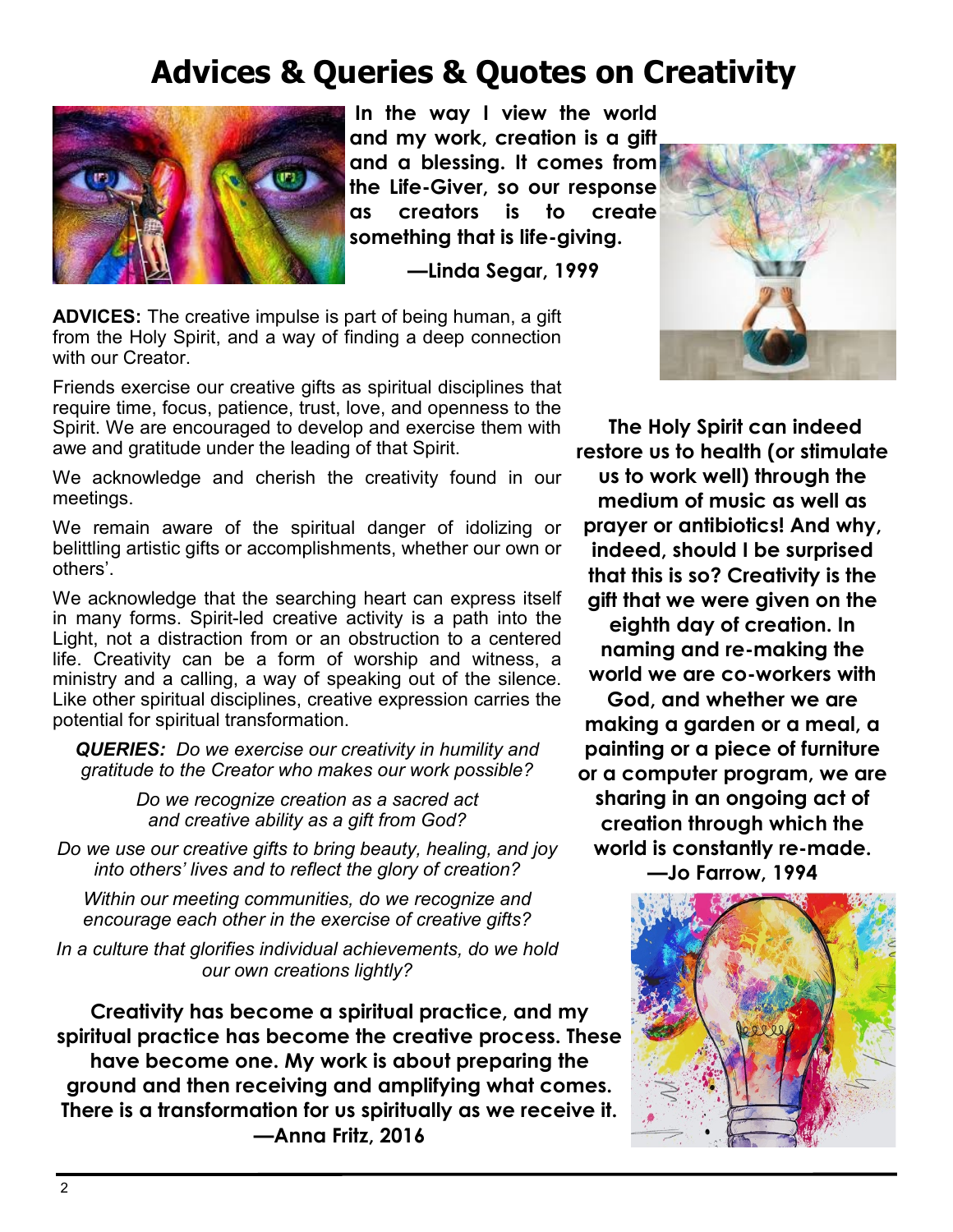# **Worship Sharing Guidelines**

**From Friends General Conference**

Worship sharing focuses on a particular question and helps us to explore our own experience and share with each other more deeply than we would in normal conversation. It seeks to draw us into sacred space, where we can take down our usual defenses and encounter each other in "that which is eternal."

> Reach as deeply as you can into the sacred center of your life. Speak out of the silence and leave a period of silence between speakers. Speak from your own experience, about your own experience. Concentrate on feelings and changes rather than on thoughts or theories. Do not respond to what anyone else has said, neither to praise, nor to refute. Listen carefully and deeply to what is spoken. Expect to speak only once, until everyone has had a chance to speak.

Respect the confidentiality of what is shared.

### **Holding One Another in the Light & Our Meeting's Circle of Light**

**Adult Education Hour: 9 am Sunday 25 April** 

There is a long history of healing ministries and pastoral care among Quakers. George Fox not only preached his fresh message of the Spirit but was "a remarkable healer of diseases with the undoubted reputation of a miracleworker." (George Fox's *Book of Miracles* published by Friends General Conference)



What does it mean to "Hold someone in the Light"? What is intercessory prayer? Are prayer and holding in Light the same thing? Does everyone "Hold in Light" the same way? What did George Fox do? How does Circle of Light work?

Please join us in conversation and queries about "Holding in the Light." Bring your stories and experiences to share. I will do an introduction with time for sharing and practice to follow. — Crystal Bosbach

### **New Allegory for the Peaceable Kingdom:** Hawks lie down with doves

—Submitted by Jean Semrau

## **How Medicare Pressed Hospitals to Desegregate**

The film POWER TO HEAL tells a poignant chapter in the historic struggle to secure equal and adequate access to healthcare for all Americans. Central to the story is the tale of how a new national program, Medicare, was used to mount a dramatic, coordinated effort that desegregated thousands of hospitals across the country practically overnight.

Before Medicare, disparities in access to hospital care were dramatic. Less than half the nation's hospitals served black and white patients equally, and in the South one third of the hospitals would not admit African Americans even for emergencies.

Using the carrot of Medicare dollars, the federal government virtually ended the practice of racially segregating patients, doctors, medical staffs, blood supplies and linens. POWER TO HEAL illustrates how Movement leaders and grass-roots volunteers pressed and worked with the federal government to achieve justice and fairness for African Americans.

POWER To HEAL is available for educational use at [bullfrogfilms.com/catalog/pth.html.](http://www.bullfrogfilms.com/catalog/pth.html)

—Karen Maleski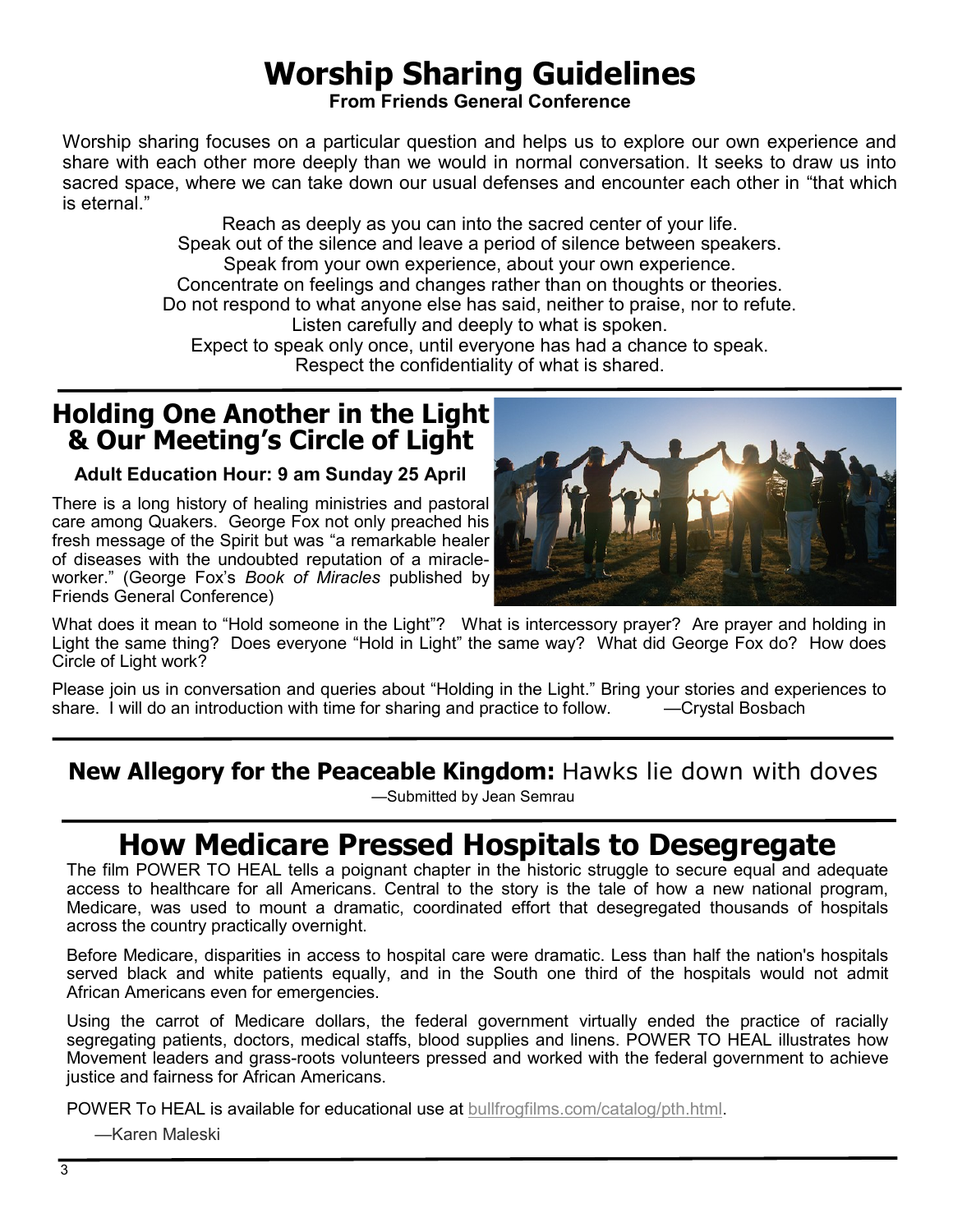### **Beyond Polarities: Exploring our Identity as a Quaker Meeting Report on the Spiritual Listening Held on 14 March 2021**

It was suggested that we explore these queries from our sense as a community rather than our individual journey:

*What is the quality of our community (as a gathering of Friends)? How would we define ourselves as a Quaker Meeting? How do we see our joint journey as Friends?*



The resulting rich exchange touched on many facets of the spiritual life of our Meeting, including:

Tend to have a core group that is engaged, but others on the periphery who may feel uninvited in.

- Our bias is that we lean left, and as with all biases, they are natural but important to be aware of; not sure that our meeting is fully aware which impacts who comes/stays and who doesn't.
- Feels that we are very white; sometimes there are biases that came with our being white which may impact people of color who visit, but haven't returned.
- Seems we are quite insular, unaware of other Quakers in our state and in the Pacific NW, and even a lower awareness that there are both programmed and unprogrammed communities.
- A Friend feels they're quicker to act than other Quakers and feels the impetus to act; they learn by acting, then reflecting on that action. Wonders if they act too easily or individually, sensitive to that possibility.
- What drew this Friend to SMFM was this place where people listen and there isn't a lot of dogma; also feels aligned with the social positions and friendliness.
- Central fact that brought this person to Friends is that we trust each other's Light and come together as a group rather than individual worship because the Light of the Spirit comes through all of us.
- Difficult to judge the state of our Meeting given the Zoom format (not actually coming together in person) so the condition of worship is affected by the way we achieve gathered worship.
- I've vacillated between core and fringe; I take some responsibility, and some of it has been a sense of not feeling welcome; I had difficulty finding the entry point for being able to become more involved; which leads me to the question of bias.
- We have the capacity to hold differences without creating a schism as a Meeting, but I'm not sure as a Meeting we know what to do with the differences that we are holding; I've been received but not necessarily held and not sure what that means as a Meeting.
- I've been intrigued by Paul Buckley's (author of *Primitive Quakerism Revived*) comments when he visited SMFM about Meetings' having a leading. What might it be like to be in a Meeting that had a sense of calling as a Meeting, a coalescence as a Meeting? Is that a growing edge for us as a community? I wonder what that would feel like; it's mutual; it's not mass consciousness but a genuine leading that comes up from the Light. Is there an inward state of a Meeting that would put us more in a flow?
- We have the capacity as a Meeting to allow a variety of paths with silence which may be confusing to newcomers who don't know that silence is a Quaker practice (may be interpreted as disapproval). How can we communicate our warmth?
- In comparison to other faith communities, there seems to be a general observation that our Meeting lacks ways to connect deeper than the superficial. This can be tempered by coming on a consistent basis, which over time has created a sense of community.
- Wondering if the racism work that we've been engaged in has become the face of our Meeting in the community, if so, this may be OK for some but not for others (rather it may create a sense of alienation).
- How do we hold the Meeting for a long period if we have deep differences (i.e., example of a Quaker Meeting wall that was erected between men's and women's respective business meetings and then, over time, it came down). Good to contemplate this question.

—Gizelle Luccio

**Related Article (on Next Step After February & March Spiritual Listening Sessions) at Top of Page 5**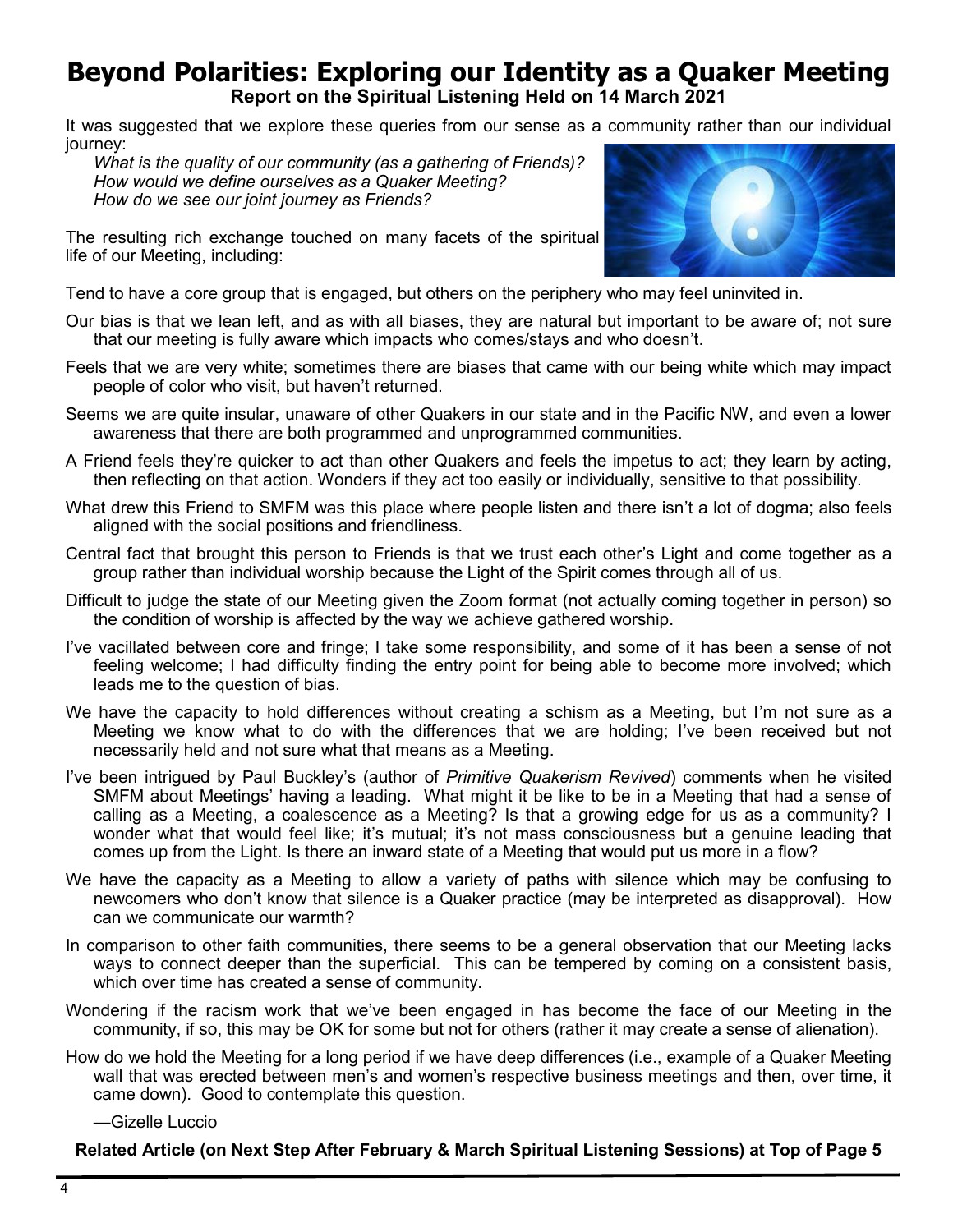# **Who Are We As A Meeting?**

**It's Time To Plan A Full Meeting Retreat**



Ministry & Counsel Cmte. has discerned a next step for our Meeting: Organizing a retreat. Retreats do for meetings what clearness committees do for individuals. Holding in mind the wisdom of Quaker author and professor Howard Brinton, *"The most important consideration is not the right action in itself but a right inward state out of which right action will arise. Given the right inward state, right action is inevitable," this query arises:* **Are we attending to that right inward state as a Meeting?** We intend to schedule the retreat for when we can all be together in person, but planning takes time.

**If you feel led to join the retreat planning committee, please contact me or others on M&C.**

—Gizelle Luccio at [Gizelle3421@yahoo.com](mailto:Gizelle3421@yahoo.com) or 541-897-4458

# **Delving Into Quaker Mysticism**

**9 am Sunday 11 April 21**

In April, the second Sunday first hour worship sharing will continue our examination of *Mind the Oneness: The Mystic Way of Quakers* by Rex Ambler (Pendle Hill Pamphlet #463). The focus will be on the nature of Mysticism itself, specifically, the section on "How does the Quaker Way Compare to Other Forms of Mysticism?" Then we move into definitions vs practice and how this impacts how we relate to the world, how this relates to us personally, how this relates to us as Friends.



—Gizelle Luccio

# **Contributing to Local Social Change Organizations**



Each spring the Peace & Social Concerns Committee, on behalf of our Meeting, makes modest donations (\$50 - \$100) to area organizations which manifest our values in their work. We especially favor those organizations engaged in social change because they have more difficulty raising funds than do social service organizations.

We invite you to suggest organizations you think we should support. Send your suggestions to me. The committee will finalize its choices in early May.

Last year SMFM donated to the following area organizations: Ashland Culture of Peace Commission, Health Care for All Oregon, NAMI (local chapter), Peace House, RESOLVE, Rogue Action Center, Rogue Climate, Rogue Riverkeeper, Sexual Assault Response Team, SOCAN, and Vision Quilt (gun violence reduction).

—Herb Rothschild [herbertrothschild6839@gmail.com](mailto:herbertrothschild6839@gmail.com)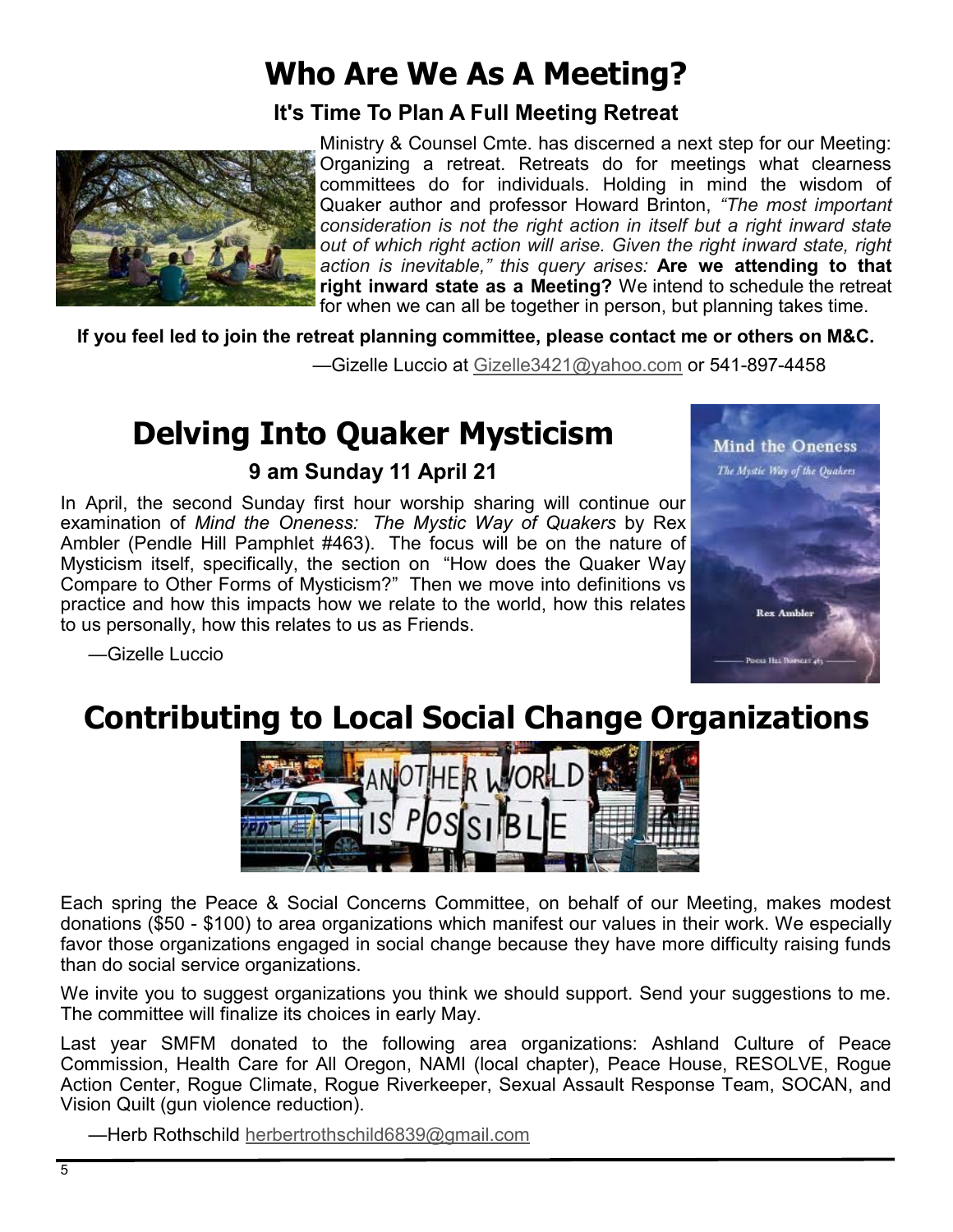## **Oregon Senate Proposes Bill for Antiracism School Curriculum THE BILL:**

SB 683 requires school districts, as an integral part of social studies standards for public school students in kindergarten through grade 12, to provide instruction on the racist history of this country and state. It directs the Department of Education to convene an advisory group for purposes of assisting it in adopting requirements for instruction on racist history and recommending curricula and then promulgating those requirements.

The requirements shall be designed to:

- Prepare students to confront the immorality of this country's racist history and to reflect on the causes and manifestations of that racist history;
- Provide students with opportunities to contextualize and analyze patterns of racist policies and acts of this country;
- Prepare students to identify racist policies and acts and to formulate corresponding anti-racist policies and acts;
- Educate students on specific policies and acts comprising the racist history of this country;
- Educate students on the history of discrimination against Black Americans in this state;
- Educate students on the cumulative socioeconomic impact upon Black Americans and Black communities of the uninterrupted succession of racist acts and policies of this country and the causes and extent of the vast disparity of wealth between white and Black households; and Explore the various mechanisms of transitional and restorative justice that would help Black Americans
- move forward in the aftermath of racist history.

### **THE EXPLANATION:**

Toward the close of the Uprooting Racism Worship Sharing during the 9-10 am hour on Sunday 4 April, there will be an explanation and brief discussion of the bill.

### **THE LETTER WRITING:**

The Peace & Social Concerns Committee encourages South Mountain Friends to contact our state senators to encourage their supporting Senate Bill 683's passage.



Sen. Jeff Golden is a sponsor of SB683, so we might send him expressions of gratitude and support. It will be especially helpful if those of us who live in other state senatorial districts write letters. Also, we can write our state representative and ask that s/he support the bill if it comes over to the House.

Here are a couple of points drawn from the preamble to the bill that you may wish to make: The racist histories of our country and our state continue to impose burdens on Black Americans and distort relationships between them and other Americans to the overall detriment of our society. Only by claiming ownership of our past can we learn from our mistakes and build a better future.

You can read the entire text on the Oregon Legislative Information System website: <https://olis.leg.state.or.us>

—Herb Rothschild



"It is not enough to protest the racism of someone else that happened somewhere else, because, as Lawrie Balfour claims, *the somewhere else of racial injustice is always here.* We must all work to eliminate racism and unearned white advantage at every level and in every corner of American life. As part of this journey, we vow to forge a beloved community where BLACK LIVES MATTER, for we are all, as Martin Luther King Jr reminds us, *caught in an inescapable network of mutuality and whatever affects one directly, affects all indirectly*."

—ON EARTH PEACE Staff, Board, & Anti-Racism Transformation Team On Earth Peace is an agency of the [Church of the Brethren,](http://www.brethren.org/) a ["Historic Peace Church."](https://www.onearthpeace.org/hpc)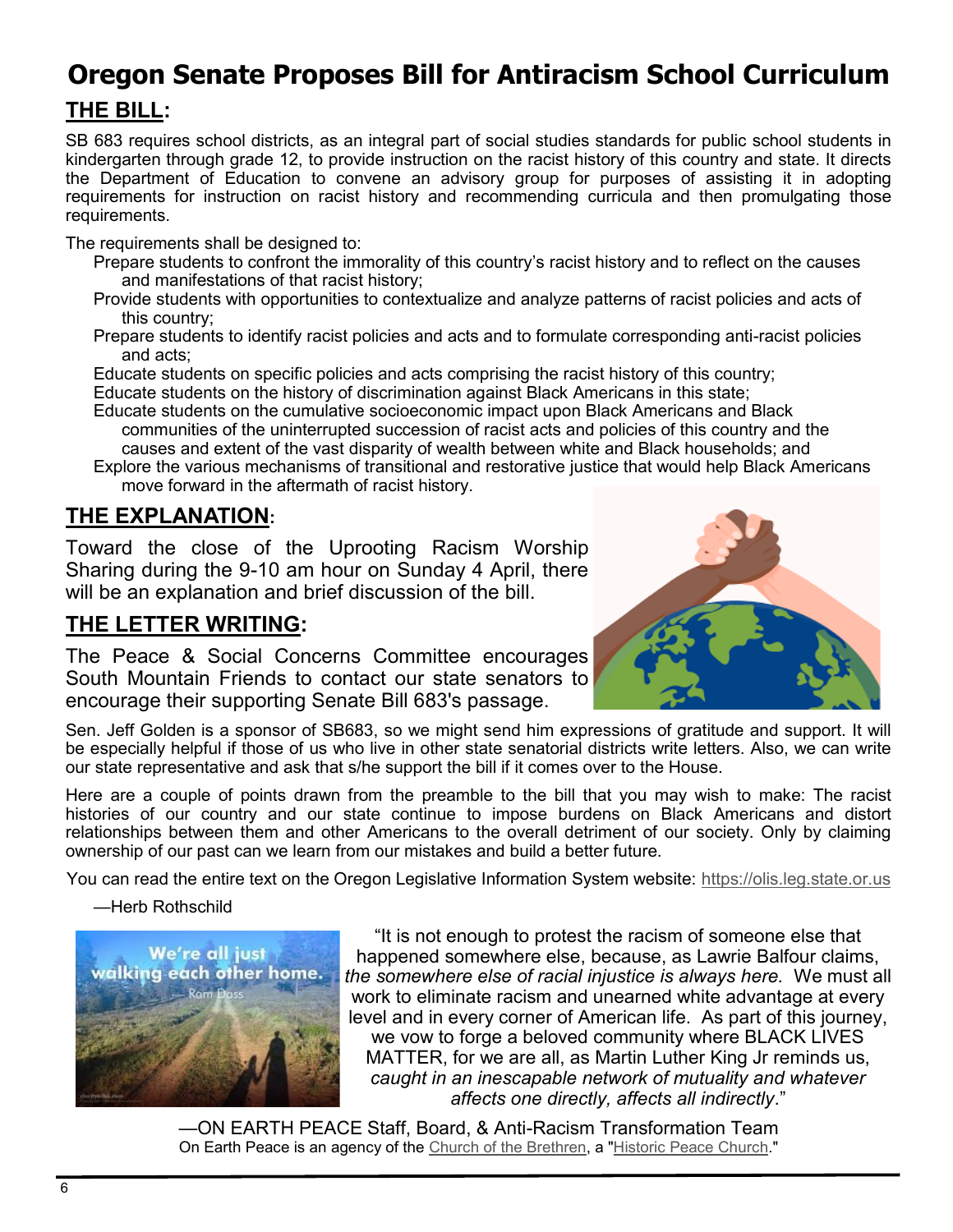# **Meeting for Business 21 March 21**

Friends Present: Bill Ashworth, Melody Ashworth, Crystal Bosbach, Valeria Breiten, Ken Deveney, K Hering, Andra Hollenbeck, Bob Morse, Alex Reid, Herb Rothschild, Jean Semrau, Adam Thompson, Sylvie Weaver

**Centering Worship** "Spiritual ministry, in this or any age, comes through a prepared person who has been learning how to catch the mind of spirit, and how to speak to the condition of the age." —Rufus Jones

### **Minutes: 2021.3.1 Friends approved minutes for the 21 February 21 Meeting for Business.**

**Treasurer** Expenses were again low in February; individual contributions were bountiful. The Homeless Outreach Committee will recommend how best to spend a contribution of \$50 designated for fire relief. Designated gifts are generally received only for unusual situations, such as the Almeda Fire.

**Uprooting Racism Action Team** completed outreach to 15 faith communities regarding the MLK Book Challenge from BASE. Ashland High's Truth to Power is the first school organization to accept 6 copies of the book for a book discussion group. Truth to Power is working with community members to create a Black Lives Matter mural at the high school in memory of Aidan Ellison. URAT also attended the Interfaith Social Justice panel discussion on the mayor's proposed Racial & Social Equity Commission and then met subsequently with "Mayor Julie" to discuss how Quakers might support our community in becoming more antiracist. The team is now exploring how we can support the Black community's planning for Juneteenth 2021. The proposal to sponsor BASE has been postponed for further seasoning until April.

Joint Committee requested that SMFM join Peace House in offering SOBLACC a free place to meet. **2021.3.2 Friends agreed to support SOBLACC by welcoming them to meet regularly at the Meeting House at no charge.**

**Homeless Outreach** made its annual contribution to Laundry Love in the amount of \$600 which will provide a month of service. The committee is exploring whether to make a contribution to a local CAHOOTS-type program.

**Ministry & Counsel** suggests those interested in visiting our potential sister Meeting in Bismarck, North Dakota, ask Gizelle for contact information. M&C is calling for volunteers to form a committee and plan a retreat to discern "Who Are We as a Meeting?" based on our Spiritual Listenings in February and March.

Gizelle Luccio has legally changed her name from Gabrielle Leslie.

**Peace & Social Concerns** is partnering with Peace House to hold a public forum on reparations which will include an explanation of HR 40 (see Minute below) and an effort to generate support for this bill. P&SC requested and was sincerely welcomed to join the first hour of April Uprooting Racism to describe Oregon SB 683: Anti-Racism Curriculum Act and encourage at-home letter writing to support the bill. The Committee requests suggestions of recipients for the FY21 donations to area organizations. They recommended and the Meeting approved an edited version of a Minute regarding HR 40 that had been distributed by the South Seattle Friends Meeting. The entire Minute, including its preamble and summary, is available by contacting Herb.

**2021.3.3 We support bill HR 40, which establishes a commission to examine slavery and discrimination in the colonies and the United States from 1619 to the present and to recommend appropriate forms of redress. We believe that the establishment of this commission is an essential first step in a national reckoning with, and reparation of, the past. This bill has been introduced every year since 1989 but has yet to move forward for consideration. South Mountain Friends Meeting endorses HR 40 and urges our US Representative and two US Senators to support and promote its passage in this session of Congress.**

**North Pacific Yearly Meeting** has asked each Monthly Meeting and Worship Group to season an Earthcare Minute that describes how we are responding to climate change. All SMFM committees will be asked to participate, providing comments and suggestions by 1 May for inclusion in the final version of this Minute which will be presented at the 2021 Annual Session.

**Joint Committee** SMFM and Peace House have been notified by the City Fire Department that we must remove flammable materials from our grounds before 15 June and then keep the area maintained. A work party is scheduled for Saturday 27 March. The Committee is also working with Peace House staff to reduce costs for heating the building.

**2021.3.4 Friends agreed to pay our share for all necessary improvements to the building's heating system as approved by the Clerk of Building & Grounds.**

Respectfully submitted, Andra Hollenbeck, Co-Presiding Clerk Alex Reid, Recording Clerk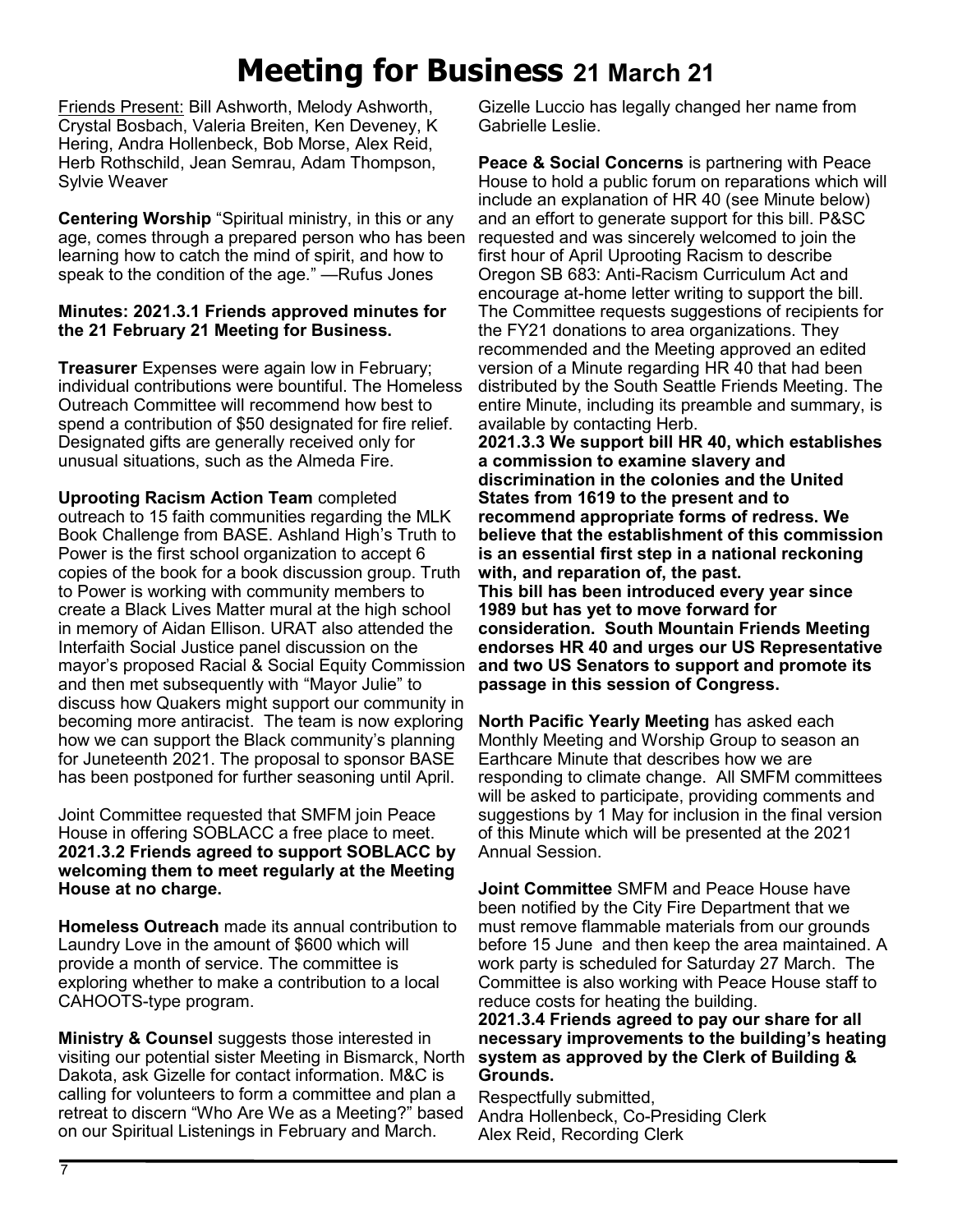**I feel that the creation of poetry is not unlike the upsurging of words in a Quaker meeting. First, heart and mind must be prepared—and the emotional and mental preparation for art is something which few non-artists realize. Then there is the waiting, perhaps for months, because poetry cannot be forced: It is an act of imagination, not of will … and then at last comes the moment of certainty, accompanied usually by some physical action, and the words begin to flow. —Clive Sansom, 1965** 

### **To Be Young, Gifted and Black**

Young, gifted and black Oh what a lovely precious dream To be young, gifted and black Open your heart to what I mean

In the whole world you know There's a million boys and girls Who are young, gifted and black And that's a fact

"You are young, gifted and black" We must begin to tell our young There's a world waiting for you Yours is the quest that's just begun

When you feelin' really low Yeah, there's a great truth that you should know When you're young, gifted and black Your soul's intact

How to be young, gifted and black? Oh, how I long to know the truth There are times when I look back And I am haunted by my youth

Oh, but my joy of today Is that we can all be proud to say "To be young, gifted and black Is where it's at"

Is where it's at Is where it's at (Submitted by Alex Reid)

*Song recorded by Nina Simone in 1969 with lyrics by Weldon Irvine, considered an anthem of the Civil Rights Movement.*

*The title comes from the first line of Lorraine Hansberry's autobiography. Hansberry wrote the award-winning play "Raisin in the Sun" for which she became the first African American female author to have a play performed on Broadway.*



MANDALAS: Images of the Sacred by Augusta Lucas-Andreae

## **Five-Minute Write**

How blessed are we.

How blessed the silence after so many voices talking -

how blessed the quiet screen after so many confusing images -

how blessed are we, sitting in the close connection of this silence, yet being so far apart how blessed our voices, soon to speak of what we have seen through the windows of our souls how blessed are we embraced by our bond of spiritual creativity -

how blessed are we.

—Augusta Lucas-Andreae

*Written after a five-minute group meditation*  —*on Zoom*—*as part of the weekly Free Writing Friends Group*







 *Simone Irvine Hansberry*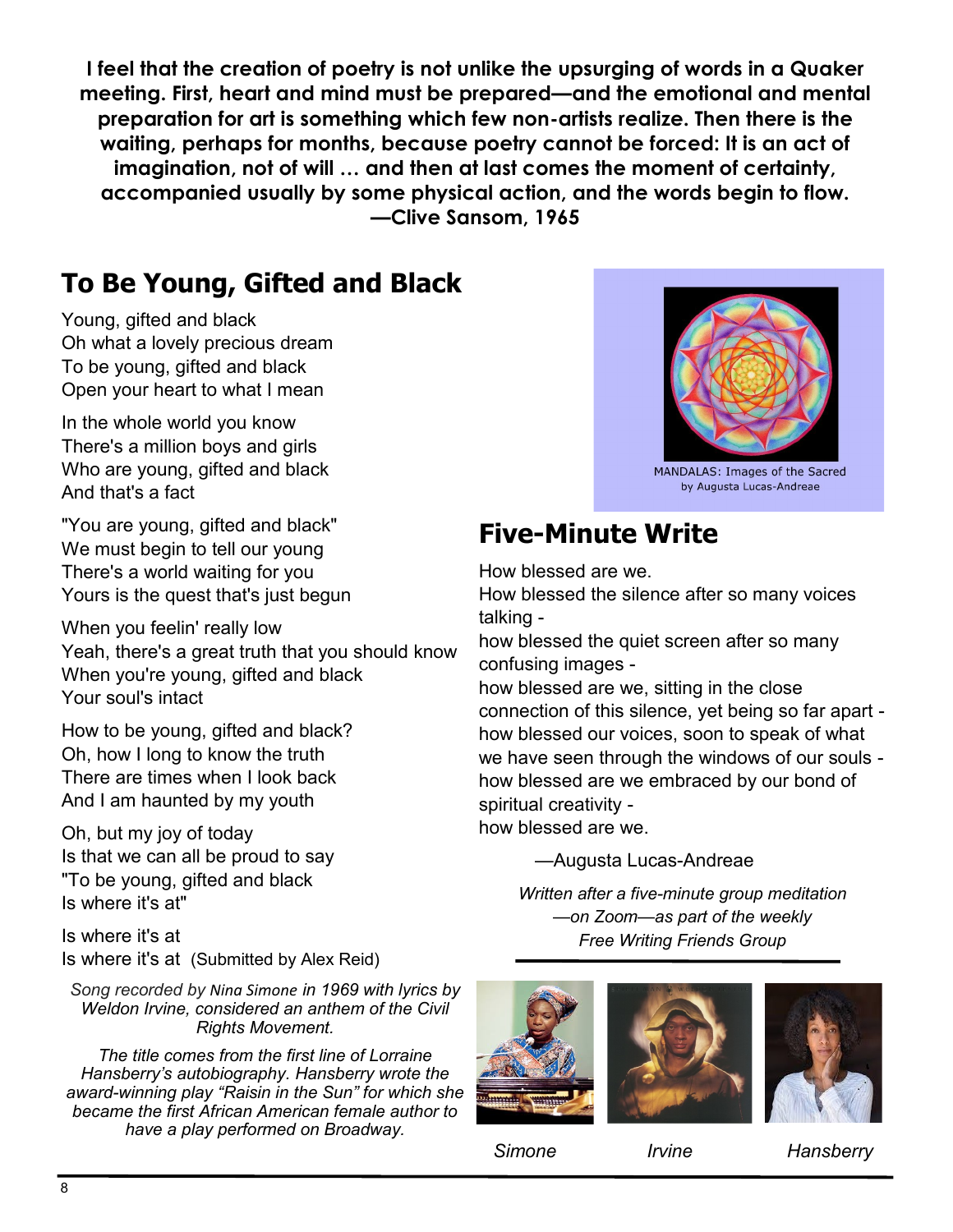# **Immigration Is A Black Issue**

In the first week of Black History Month (February 2021), as people across the U.S. began to pay tribute to the generations of African Americans who shaped this country, the federal government deported more than 500 Black immigrants—often to countries and conditions where they would face poverty, violence, or even death.

There are about [four million Black immigrants in the U.S.,](https://www.pewresearch.org/fact-tank/2018/01/24/key-facts-about-black-immigrants-in-the-u-s/) including at least half a million who are undocumented. Today, as our nation reckons with racial justice issues, we must acknowledge that immigration is a racial justice issue [and] a Black issue.

Narratives about immigration often omit the experiences of Black immigrants. While decades of powerful organizing have brought the Latinx immigrant rights movement front and center, we often overlook the fact that immigrants come from all over the world—including Africa, Asia, and the Caribbean. When entire communities are omitted from our narratives, they are also left out of conversations on protecting immigrants and advocating for their human rights.

Here are five things you should know about Black immigrants in the US:



#### **U.S. immigration laws are rooted in white supremacy and anti-Blackness.**

U.S. immigration policy has always sought to maintain a preference for "whiteness," often alienating immigrants from non-European backgrounds. The very first immigration law passed in 1790 created a pathway to citizenship for only "free white persons" who had lived in the United States for at least two years. In the ensuing decades, multiple laws restricted immigration from majority Black and Asian countries. The arbitrary borders created by predominantly white [European] nations were designed to disadvantage people of color who seek to migrate.

#### **Black immigrants live a life of double jeopardy—constantly targeted by police and immigration enforcement.**

Black people are disproportionately racially profiled, stopped, and arrested by police. They [are] criminalized by both local law enforcement and immigration enforcement. Federal programs enable local law enforcement to transfer immigrants they detain to Immigration and Customs Enforcement (ICE) custody. The disproportionate policing of Black people means that more Black immigrants end up in ICE custody, and many are scheduled for deportation over minor offenses—often without access to legal counsel and due process. Even though Black immigrants make up less than 9% of the undocumented population, they make up over 20% of all immigrants facing deportation on criminal grounds or alleged criminal offenses.

### **Black immigrants face disproportionate rates of abuse by immigration enforcement.**

Advocates recorded that the [lengthiest recorded ICE detentions in 2019](https://www.raicestexas.org/2020/07/22/black-immigrant-lives-are-under-attack) were of Black African migrants. Black immigrants are also [six times more likely](https://osf.io/preprints/socarxiv/zdy7f/) to be sent to solitary confinement than other groups. In one [of the most horrific examples last year,](https://www.dallasnews.com/news/immigration/2020/10/12/protests-grow-over-pending-deportations-to-cameroon-amid-abuse-allegations/?utm_source=Newsletter&utm_medium=email&utm_content=Protests+for+immigrants%2C+J+C++Penney+adding+home+brands%2C+Tarrant+County+t) ICE deported over 100 Cameroonians and Haitians after they went on hunger strike to protest human rights abuses like medical neglect, forced hysterectomies, and slavery-like conditions in a detention facility in Natchez, Mississippi. Human rights groups documented how immigrants were tortured to obtain their signatures for travel, and many were beaten when they wouldn't board planes. What's more, [bonds paid to bail out Haitian immigrants](https://www.raicestexas.org/2020/07/22/black-immigrant-lives-are-under-attack/) averaged \$16,700 (54% higher than for other immigrants).

#### **Attacks on the immigration system have had devastating impacts on Black immigrants.**

In 2017, when the overall number of deportations decreased, the number of deportations of Black African immigrants increased. People from Somalia—a country facing some of the world's most severe humanitarian challenges—experienced the highest deportation rates.

#### **We must work to stop anti-Black racism in our immigration system.**

The struggle for justice for all immigrants is part of a larger racial justice movement that demands full equality and investments in Black immigrants and their liberation. We cannot end detention and deportation and anti-immigrant policies until we address the fact that our current immigration system is rooted in anti-Black racism.

> Excerpted from an American Friends Service Committee Blog by AFSC's Policy Engagement Coordinator [Peniel Ibe,](https://www.afsc.org/content/peniel-ibe-0) 18 February 2021